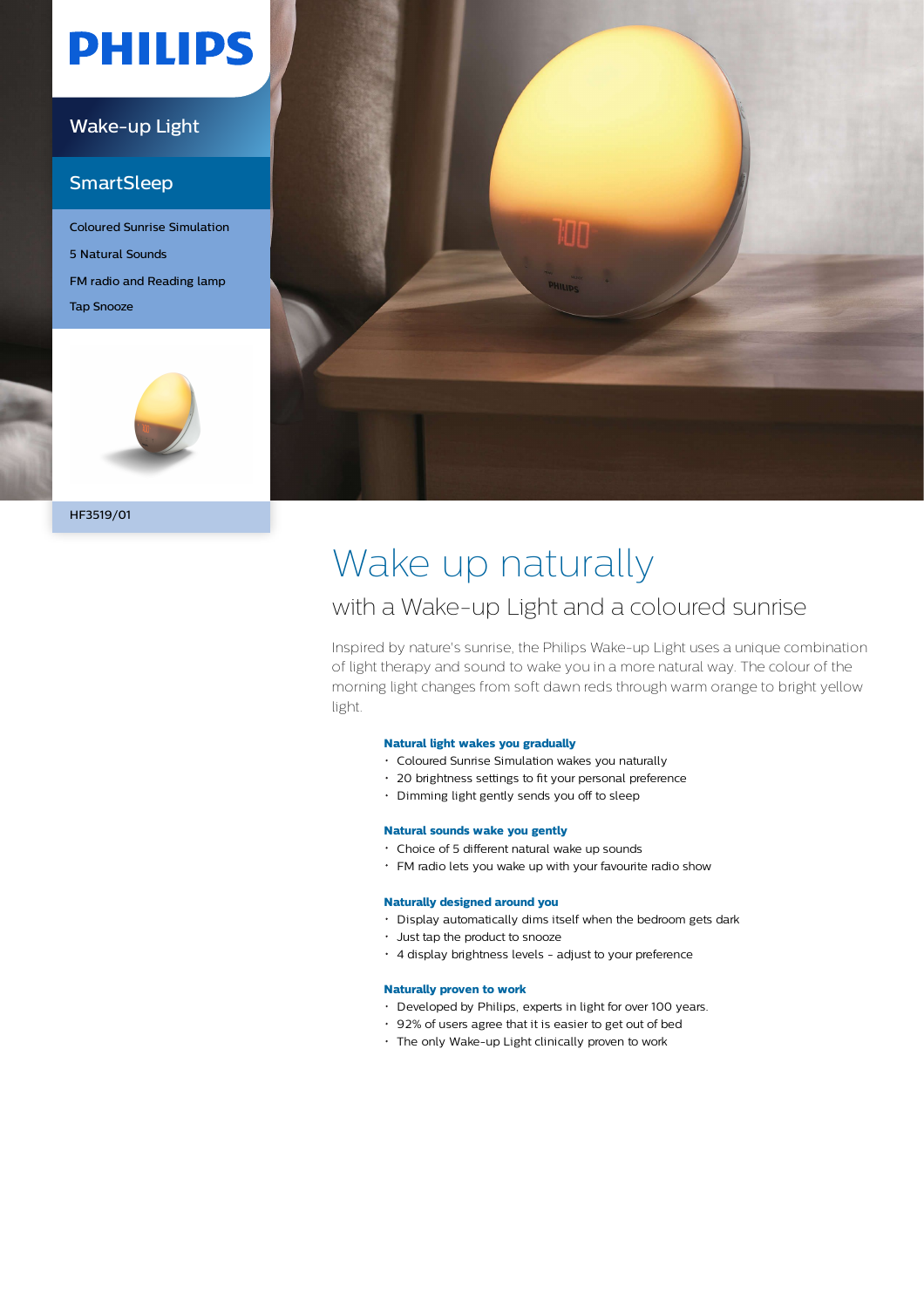## **Highlights**

#### **Coloured Sunrise Simulation**



Inspired by nature's sunrise, light gradually increases within 30 minutes from soft morning red through orange until your room is filled with bright yellow light. This process of changing an increasing light stimulates your body to wake up naturally. By the time light has filled the room your chosen natural sound completes the wake-up experience, leaving you ready for the day ahead.

#### **5 Natural Sounds**



At your set wake-up time, natural sound will play to complete the wake-up experience and ensure you are awake. The selected sound gradually increases in volume to your selected level within one and a half minutes. There are five natural sounds you can choose from: Forest Birds, Buddha, Yoga, Ocean Waves and Nepal Bowls.

#### **FM Radio**



Listen to your favourite radio show while you are waking up.

#### **Intuitive Dimming Display**



The brightness of the display adjusts itself. If the bedroom is filled with light, the brightness increases to keep the display readable. When the bedroom is dark the brightness dims so it doesn't light up your bedroom when you are trying to sleep

#### **Tap Snooze**



A slight tap anywhere on the Wake-up light sets the snooze mode. After 9 minutes, the sound will gently start playing again.

#### **Proven by scientists**



At this moment in time the Philips wake-up light is the only one scientifically proven to work. In order to make the Wake-up Light the best possible product it can be in genuinely waking you up naturally and energised, we have done a lot of clinical research. This research was conducted by independent science facilities to study and prove the effects of the wake-up light on the overall wake-up experience. This way we have proven, among other things, that the Philips Wake-up Light

not only wakes you more naturally, but also more energised and that it improves your mood in the morning.

#### **Developed by Philips**



Philips was founded over 100 years ago as a company that produced and sold light bulbs. Over 100 years Philips grew into a global company that brings innovation in lots of different areas. To this day lighting still is the soul of Philips. The Wake-up Light is proud to continue its heritage by building on years of knowledge and expertise of the world's most well-known lighting expert.

#### **Sunset Simulation**



Sunset simulation is a light therapy used before you go to sleep. Sunset simulation prepares your body to fall asleep by gradually decreasing light to your set duration.

#### **Preferred by consumers**



Independent research\* shows that 92% of Philips Wake-up light users find it is easier to get out of bed (Metrixlab 2011, N=209)